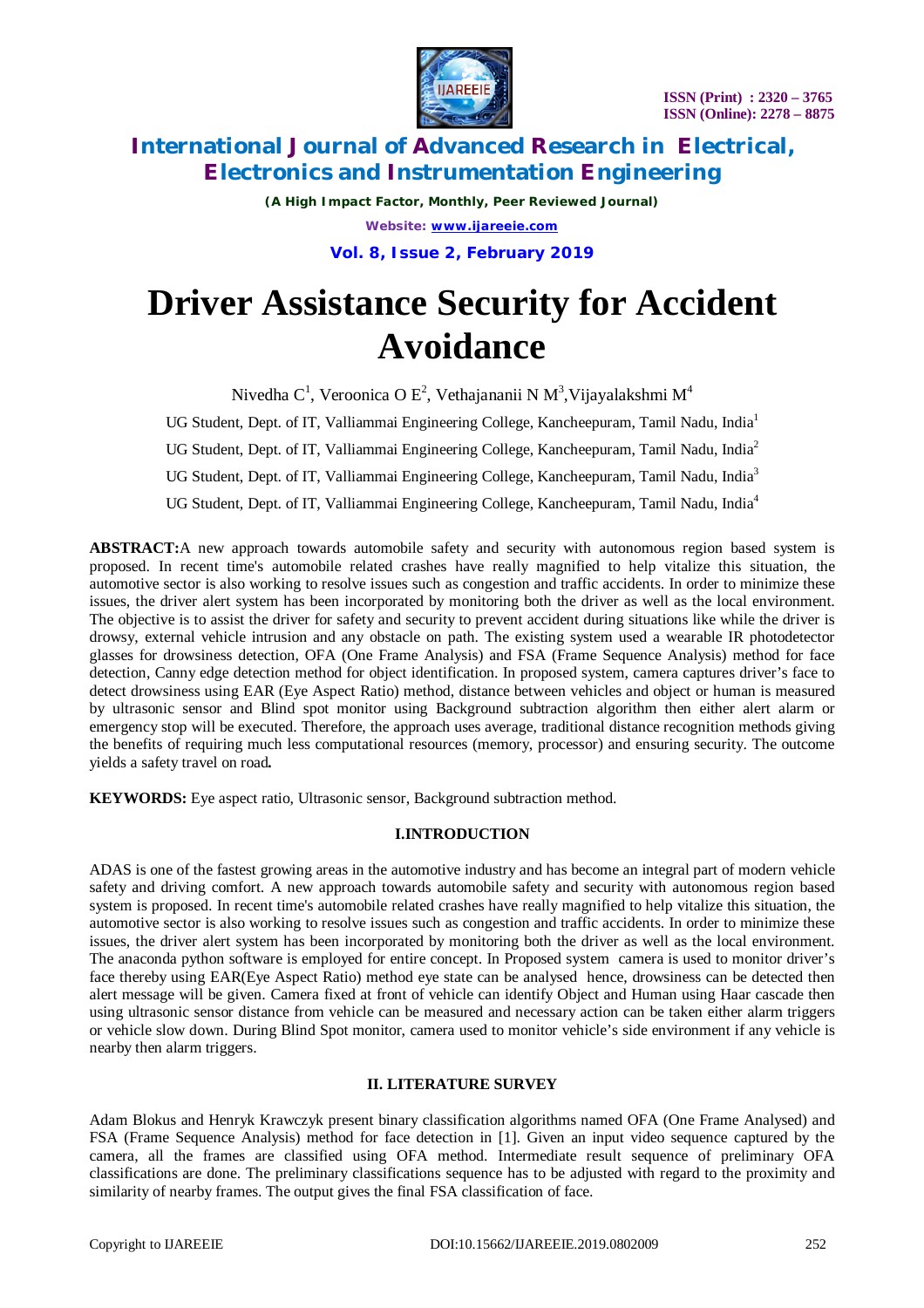

*(A High Impact Factor, Monthly, Peer Reviewed Journal)*

*Website: [www.ijareeie.com](http://www.ijareeie.com)*

#### **Vol. 8, Issue 2, February 2019**

Wei-Wen Hu and Chun-Kai Wang present band-pass infrared (IR) light photo detector for drowsiness-fatigue-detection (DFD) in [2]. It detects IR light in the wavelength range from about 810 to 890nm. The rear lights of the vehicle will automatically be flickered and related messages will be uploaded to the cloud-based platform when the drowsiness or fatigue condition of the vehicle driver is detected. Normally the time of people blink is 0.2 to 0.4 seconds in normal frequency. When the speed of close eyes is become very slow even more than 1 to 2 seconds, thus we can sentence them into a drowsy status.

Shun-Min Chang, Chia-Chi Tsai and Jiun-In Guo present BSD algorithm using Gabor filtering and optical flow to detect vehicles in the blind spot region for both day-time and night-time applications in [3]. For the daytime scene, the Gabor filtering is used to detect the vehicles, inside lane line, and outside lane line. For the night-time scene we perform binarization on the image first, find the centre of gravity of the light-area, classify the light-area into 2 groups and judge it as a vehicle or not.

Guiming Shi1, et.al, present canny edge detection and adaptive frame difference method in [4]. The threshold value of three-frame difference method by using Otsu algorithm is selected. The boundary of current frame is obtained by using canny operator. Finally, the two results are integrated to process the isolated noise spot for moving target detection. The target is detected through the difference between adjacent two or three frames of the sequence images. Background subtraction gets the difference of the current image and background image, then extracts target by the threshold segmentation technology. Optical flow detect and extract the moving target from a single frame image without knowing any scene information.

G. M. Bhandari, et.al, present YCbCr Color Modelto detect face by detecting the skin colour and Texture in [5]. Skin detectors transform a given pixel into an appropriate colour spaces and then use a skin classifier to label the pixel whether it is a skin or non-skin pixel.RGB colour input is transferred to YCbCr, the resulting black and white image shows the face of the driver in white and background in black. An edge detection operator uses a multistage algorithm to detect a wide range of edges in images. Eye and mouth detection is done using Haar like features. A simple rectangular Haar like features can be defined as the difference of the sum of the pixels of area inside the rectangle. In yawning detection, when mouth start to open the threshold pixel value increases when compared to normal position of mouth.

N.Neshov and A.Manolova, presents Drowsiness monitoring in real time based on supervised descent method in[6].this paper decribes a method to detect the drowsiness level after the implementation of methods like eye tracking and mouth shape tracking. It also include the calculation of blinking rate of the driver.

Tzu Chi Lin, Syuan Ji, Member, IEEE, Charles E.Dickerson, Senior Member, IEEE, and David Battersby presents Coordinated Control Architecture for Motion Management in ADAS Systems in [7]. It attempts to provide increased safety and security measures to the passengers and the driver of the automobile vehicles. In order to facilitate the ADAS development a coordinated control architecture for motion management is developed.

H.kim,D.kim,I.shu,K.yi presents,Adaptive Nonlinear Model Predictive Controller for longitudinal motion of automated vehicles in [8]. It offers improved speed tracking facility and the performance is indicated through the parking scene and through the improvements made in the quality control.

**.** S.Dabral, S. Kamath, V.Appia, M.Mody, B. Zhang and U.Batur, present paper it provides safety automobile application for pedestrian detection and apply automatic braking in [9]. This paper also describe about existing and evolving trends and applications in the pedestrian detect and automatic brake applying system with all its requirements on this feature.

Jianqiang Wang, Lei Zhang, Dezhao Zhang, and Keqiang Li present to establish and generate the desired throttle depression and braking pressure, data analysis is taken. The system provide collision warning and automatic braking activation based on driver's pedal deflection timing. To understand driver's characteristics a self learning is proposed in [10].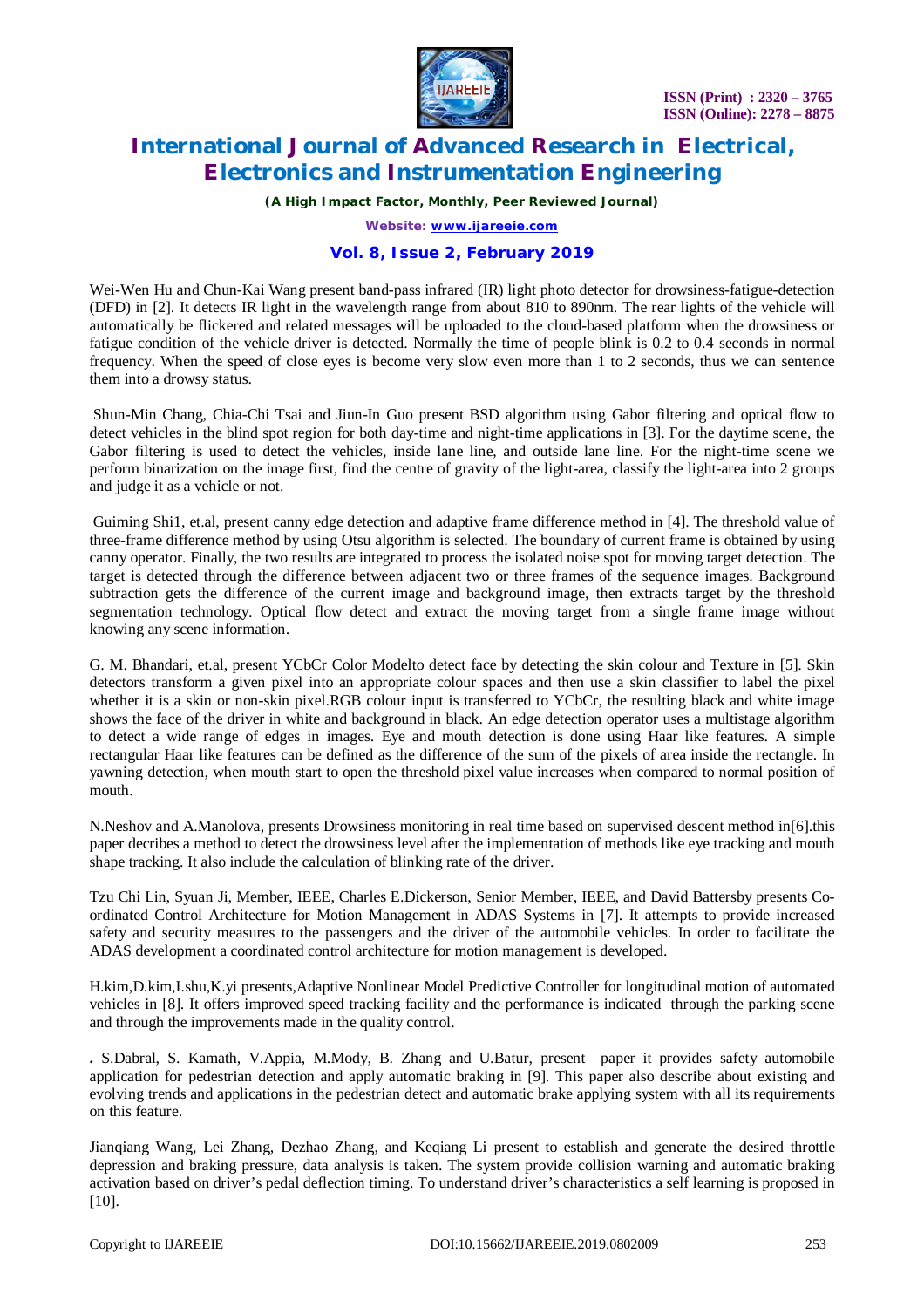

*(A High Impact Factor, Monthly, Peer Reviewed Journal)*

*Website: [www.ijareeie.com](http://www.ijareeie.com)*

#### **Vol. 8, Issue 2, February 2019**

S. Sivaraman and M. M. Trivedi present tracking vehicle in monocular and stereo-vision, filtering analyzed, estimation based and dynamic modeling in [11]. This paper consist of research related and concerned about spatiotemporal measuring and some features based on road behavior.

A collision avoidance system includes forward collision warning system in [12]. It provides safety for automobile vehicle system to reduce on-road crashing. This can be implemented using radar and laser and also using camera for detection purposes.

#### **III.SYSTEM DESIGN**

Block diagram shown in Fig.1 consists of a PC camera that takes the image of the driver is used for face detection. The eye is divided into six coordinates and EAR (Eye Aspect Ratio)is calculated and sent to the controllerMQTT(Message Queuing Telemetry Transport) alerts the driver through laptop speaker.Camera 1 is used for pedestrian detection and camera 2 for side view detection. Ultrasonic sensor calculates the distance between the human and vehicle or object and vehicle and send to RPI. Depending on the distance calculation value, either the vehicle slows down or there is an emergency stop.



Fig.1 Block Diagram for ADAS

#### **IV. MODULES WITH WORKING PRINCIPLES**

#### **A.DROWSINESS DETECTION**

Drowsiness detection uses a camera placed at the dashboard. It monitors the driver's face shown in Fig.2. The facial landmarks is detected and eyes region is extracted using dlib (dynamic library). With the eye regions, the eye aspect ratio can be computed. The eyes of the driver are divided into six coordinates namely horizontal coordinates with two points and vertical coordinates with four points. Eye Aspect Ratio (EAR) calculates the open or close state of the eye. It indicates that the eyes has been closed for a sufficiently long amount of time. The EAR value for the left and right eyes are calculated separately. The average of both the values gives the resulting EAR. If the resulting EAR value is less than the fixed threshold value, the driver is alerted by alarm.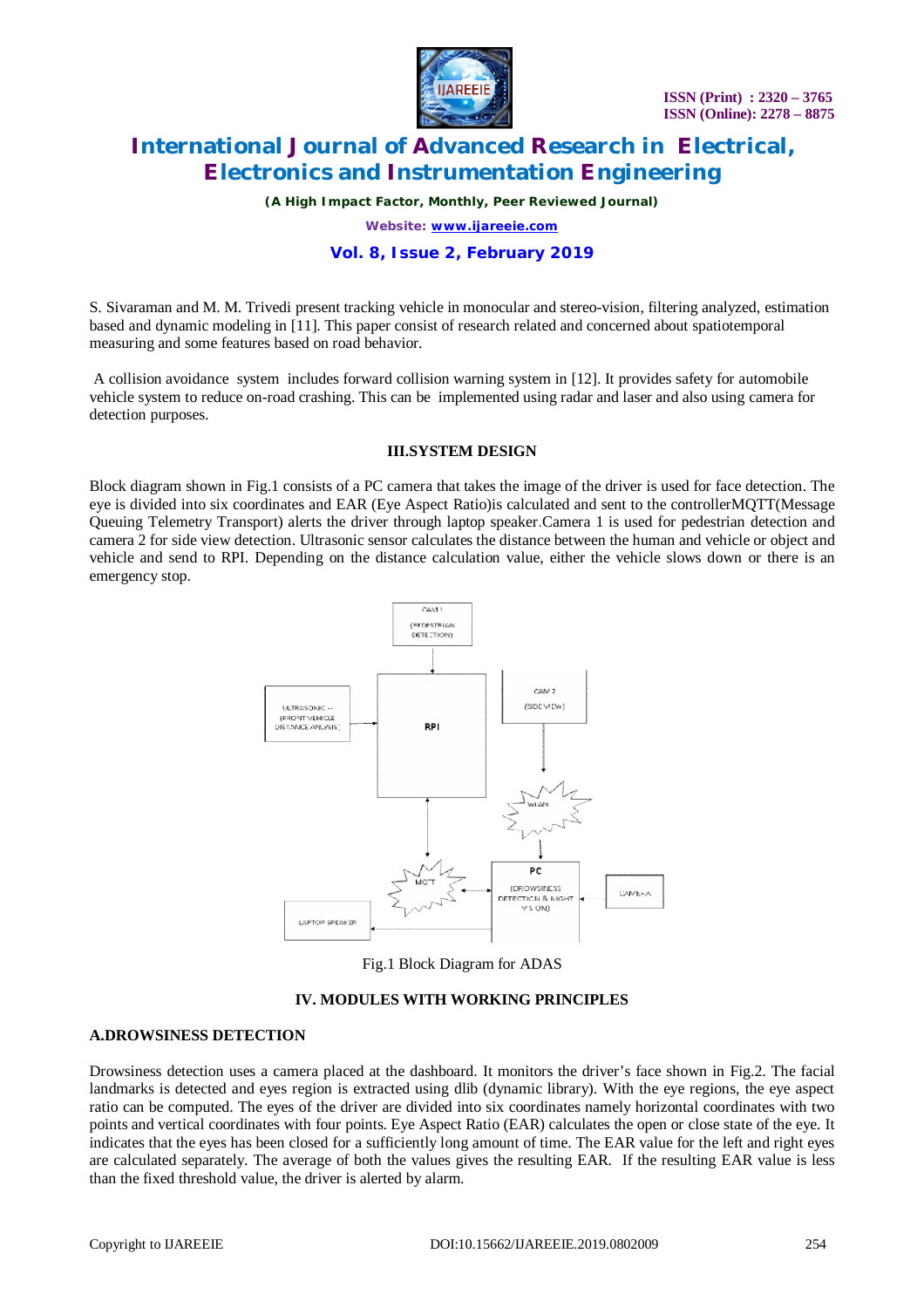

*(A High Impact Factor, Monthly, Peer Reviewed Journal)*

*Website: [www.ijareeie.com](http://www.ijareeie.com)*

**Vol. 8, Issue 2, February 2019**



Fig.2 Drowsiness detection

#### **B.OBJECT AND HUMAN IDENTIFICATION**

The camera placed at the front of the vehicle captures the human or object. The Human is detected by its features using Haar cascade (Trained xml file). Theultrasonic sensor emits signals and calculates the distance from vehicle to obstacle or human shown in Fig.3 and Fig.4. The Threshold value is fixed for distance measurement. When distance measured is below the threshold value either the vehicle stops (if human is detected) or slows down (if object is detected).



Fig.3 Object and Human identification Fig.4 Ultrasonic sensor



#### **C.BLIND SPOT DETECTION**

Blind spot Detection (BSD) the camera is placed at the side mirror. The camera that captures the local environment of the vehicle is shown in Fig.5.BSD can able to tell the vehicle that comes next or close, by using the background subtraction method. This method captures (frames) each and every movement of the vehicle on the local environment, if it detects any vehicle that comes next means so the driver will be alerted through a voice command.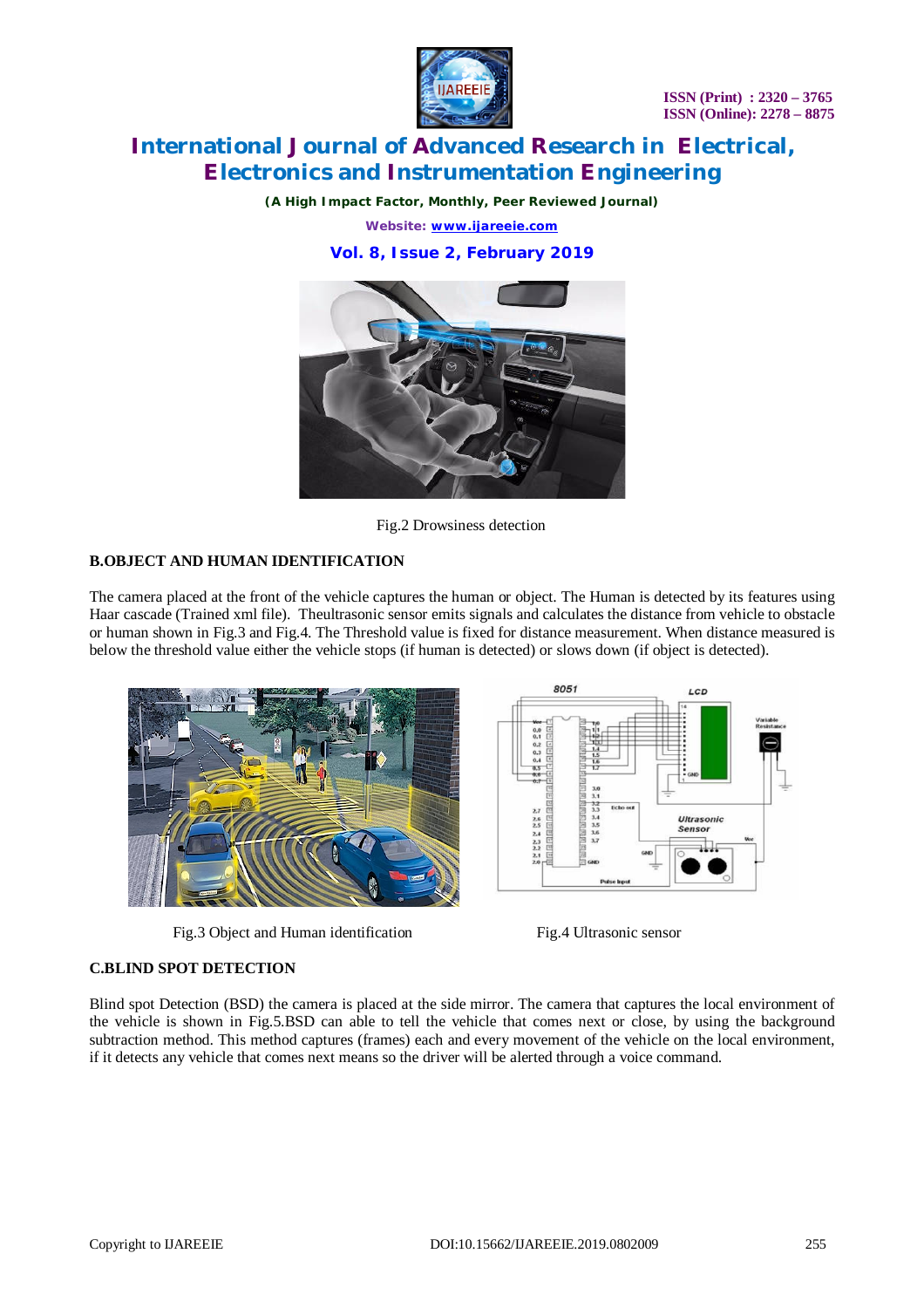

*(A High Impact Factor, Monthly, Peer Reviewed Journal)*

*Website: [www.ijareeie.com](http://www.ijareeie.com)*

#### **Vol. 8, Issue 2, February 2019**



Fig.5 Blind spot detection

#### **V.EXPERIMENTAL RESULT**

In this present work, we report drowsiness detection, object and human identification and blind spot detection all this detection are mainly implemented for reducing the accident occurrence. In drowsiness detection, the Eye Aspect Ratio (EAR) that takes the eye frames in coordinates (horizontal and vertical frames) of the human, where normal human will blink 0.2 to 0.4 sec, if the human blink takes up to 1 or 2 sec means the driver is in drowsy state.

#### **EAR = Vertical /2\*horizontal coordinates**

#### **EAR= (Left EAR +Right EAR) / 2**

When compared to existing system, the proposed system taking less number of frames to detect the drowsy state. Where this is more accurate than the existing system. In object and human identification, the existing system that identifies the object using the edge detection and human is identified using the shift time window. Where in proposed system the object is detected using the background subtraction method, this method is more precise to identify. The human is identified using the Haar cascade method which is fast, more accurate and less number of frames are taken to detect the human and object than the existed system shown in Table.1 and Fig.6. In blind spot detection, it uses the background subtraction method to find the vehicle that comes next which subtracts the background frames from the vehicle frame.

| <b>PARAMETER</b> | <b>EXISTING</b><br><b>METHOD</b> | <b>EXISTING</b><br><b>VALUE</b> | <b>PROPOSED</b><br><b>METHOD</b> | <b>PROPOSED</b><br><b>VALUE</b> |
|------------------|----------------------------------|---------------------------------|----------------------------------|---------------------------------|
| <b>EYE</b>       | <b>IR</b> Photo<br>detector      | 40                              | Camera,<br>EAR                   | 30                              |
| <b>HUMAN</b>     | Shifting<br>Time                 | 10                              | Haar cascade                     | 5                               |
| <b>OBJECT</b>    | Edge<br>detection                | 30                              | Background<br>subtraction        | 21                              |

Table.1 Experimental result